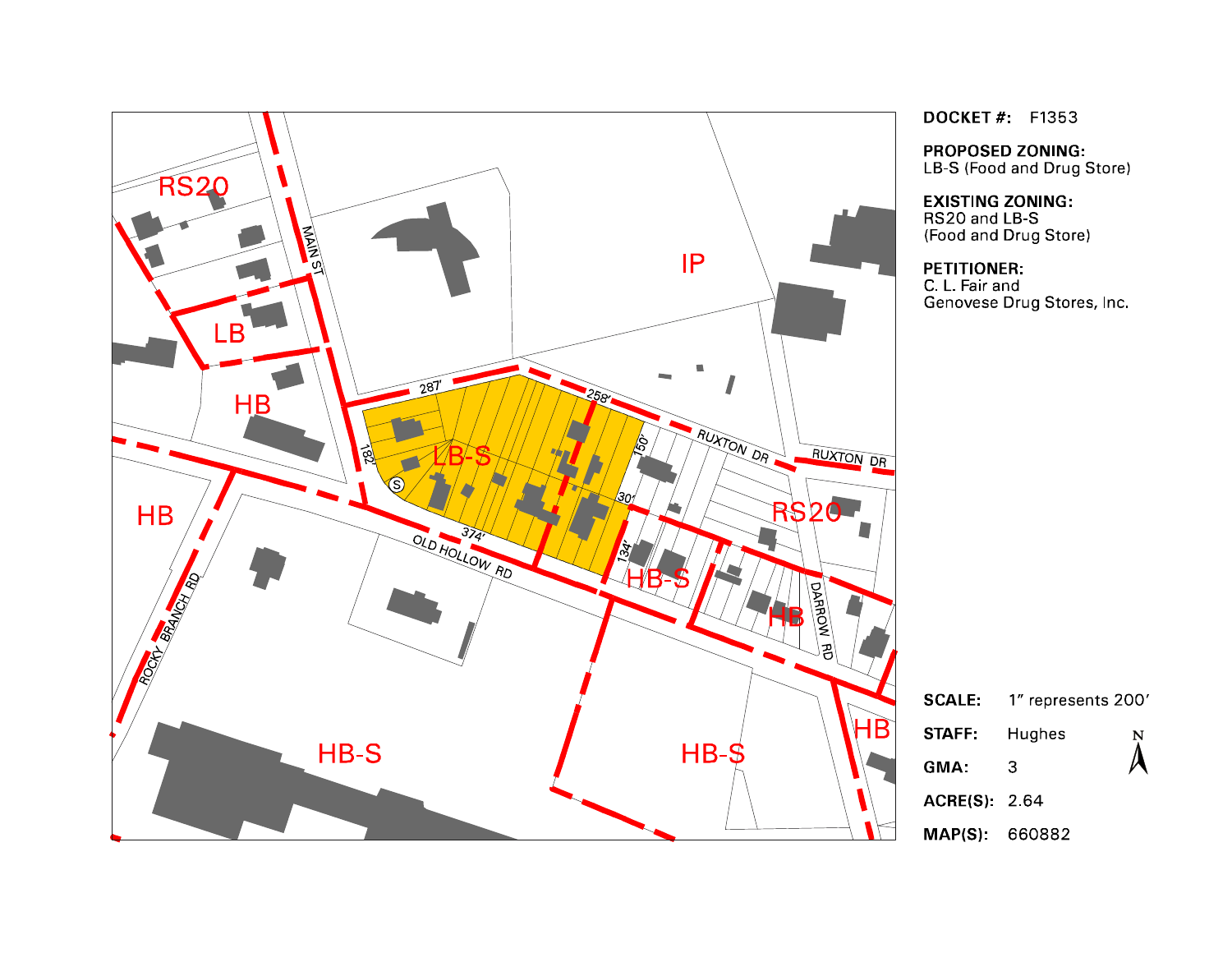January 23, 2002

C. L. Fair, Genovese Drug Stores, Inc. c/o JDH Capital, LLC Attn: Jim Fagan P. O. Box 19868 Charlotte, NC 28219

#### RE: ZONING MAP AMENDMENT F-1353

Dear Mr. Fagan:

The attached report of the Planning Board to the Forsyth County Board of Commissioners is sent to you at the request of the Commissioners.

When the rezoning is scheduled for public hearing, you will be notified by Jane Cole, Clerk to the County Commissioners, of the date on which the Commissioners will hear this petition.

Sincerely,

A. Paul Norby, AICP Director of Planning

Attachment

pc: Jane Cole, County Manager's Office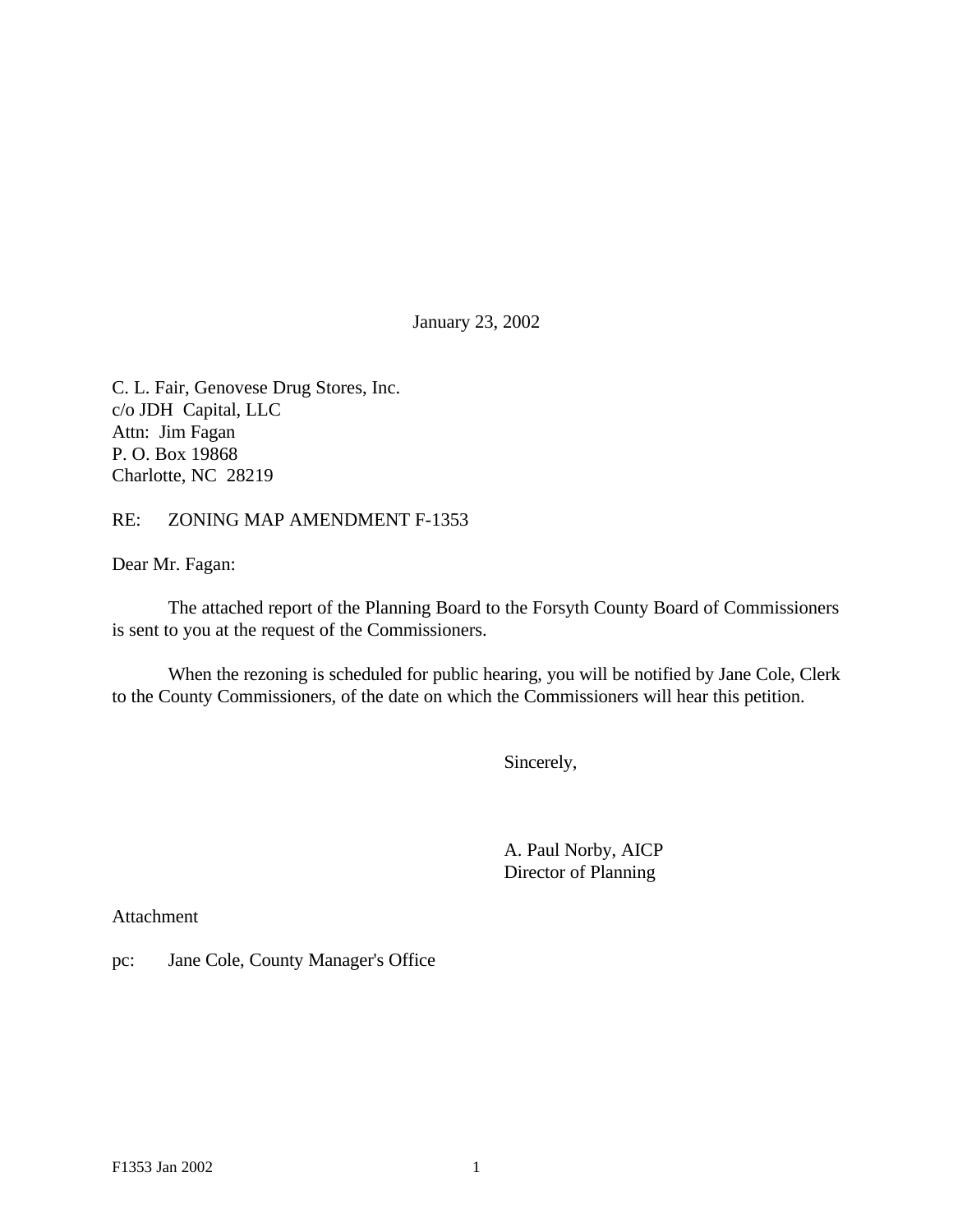# **FORSYTH COUNTY BOARD OF COMMISSIONERS**

**\_\_\_\_\_\_\_\_\_\_\_\_\_\_\_\_\_**

**MEETING DATE:**  $\qquad \qquad$  **AGENDA ITEM NUMBER:** 

**SUBJECT**:-

Zoning map amendment of C. L. Fair and Genovese Drug Stores, Inc., a subsidiary of Eckerd Corporation

**COUNTY MANAGER'S RECOMMENDATION OR COMMENTS**:-

# **SUMMARY OF INFORMATION**:-

Zoning map amendment of C. L. Fair and Genovese Drug Stores, Inc., a subsidiary of Eckerd Corporation from LB-S (Food or Drug Store) and RS-20 to LB-S (Food or Drug Store): property is located at the northeast corner of NC Hwy 66 (Old Hollow Road) and Main Street (Walkertown) (Zoning Docket F-1353).

After consideration, the Planning Board recommended approval of the rezoning petition.

| <b>ATTACHMENTS:-</b> | X YES |  |
|----------------------|-------|--|
|                      |       |  |

**SIGNATURE**: **DATE**:

 $\overline{a}$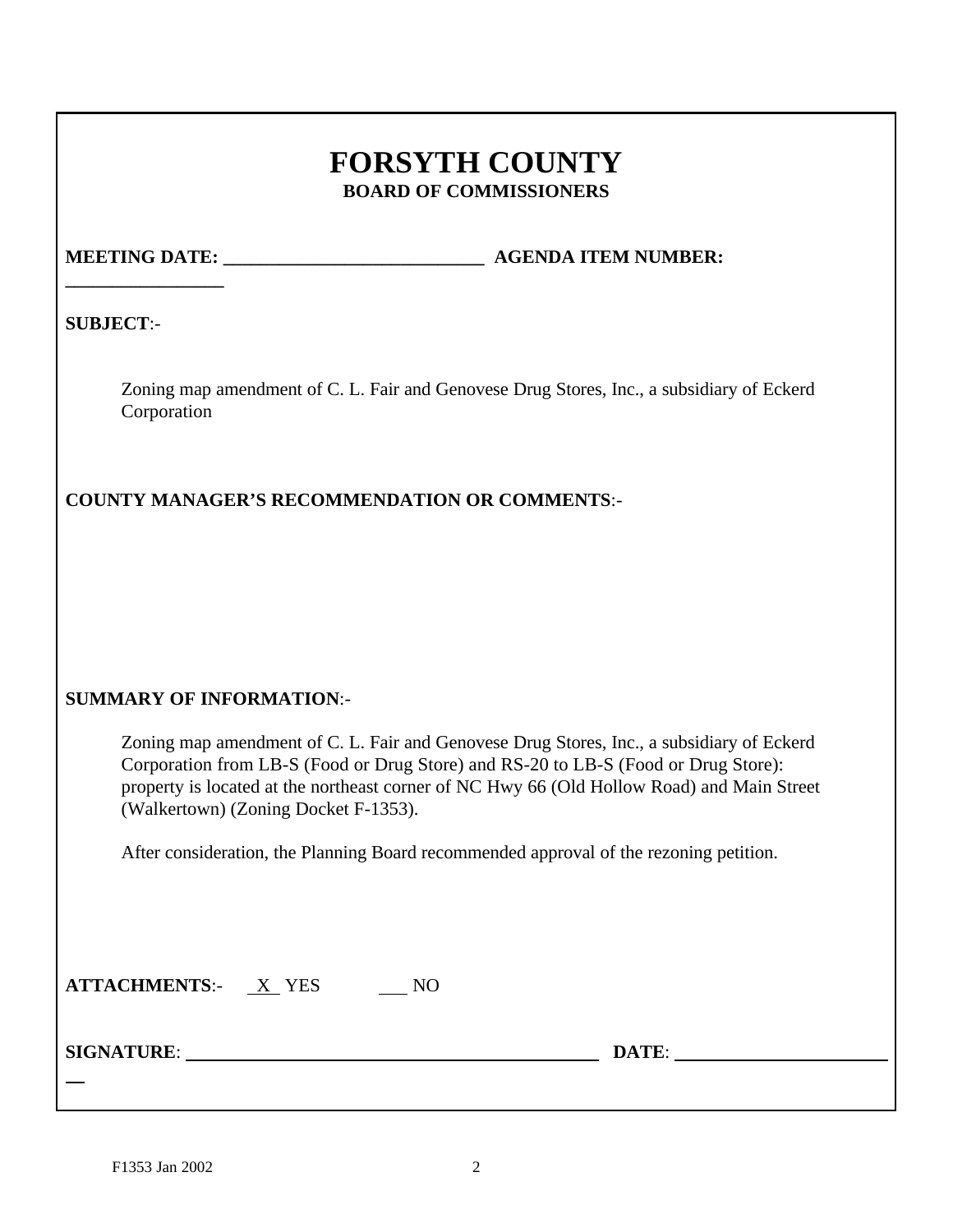#### COUNTY ORDINANCE - SPECIAL USE

Zoning Petition of C. L. Fair and Genovese Drug Stores, Inc., a subsidiary of Eckerd Corporation, Docket F-1353

AN ORDINANCE AMENDING THE FORSYTH COUNTY ZONING ORDINANCE AND THE OFFICIAL ZONING MAP OF THE COUNTY OF FORSYTH, NORTH CAROLINA

\_\_\_\_\_\_\_\_\_\_\_\_\_\_\_\_\_\_\_\_\_\_\_\_\_\_\_\_\_\_\_\_\_

BE IT ORDAINED by the Board of County Commissioners of the County of Forsyth as follows:

Section 1. The Zoning Ordinance of the *Unified Development Ordinances* of the County of Forsyth, North Carolina, and the Official Zoning Map of the County of Forsyth, North Carolina, are hereby amended by changing from LB-S (Food or Drug Store) and RS-20 to LB-S

(Food or Drug Store) the zoning classification of the following described property:

Tax Block 2153, Tax Lots 1-9, 10a, 10b, 11-17, 58-63, 64a, 64b, 65-68

Section 2. This Ordinance is adopted after approval of the site plan entitled Eckerd, and

identified as Attachment A of the Special Use District Permit issued by the Forsyth County Board

of Commissioners the \_\_\_\_\_\_ day of \_\_\_\_\_\_\_\_\_\_\_\_\_\_\_\_, 20\_\_\_\_\_ to C. L. Fair and Genovese

Drug Stores, Inc., a subsidiary of Eckerd Corporation.

Section 3. The Board of Commissioners hereby directs the issuance of a Special Use District Permit pursuant to the Zoning Ordinance of the *Unified Development Ordinances* for a development to be known as Eckerd. Said Special Use District Permit and site plan with associated documents are attached hereto and incorporated herein.

Section 4. This Ordinance shall be effective from and after its adoption.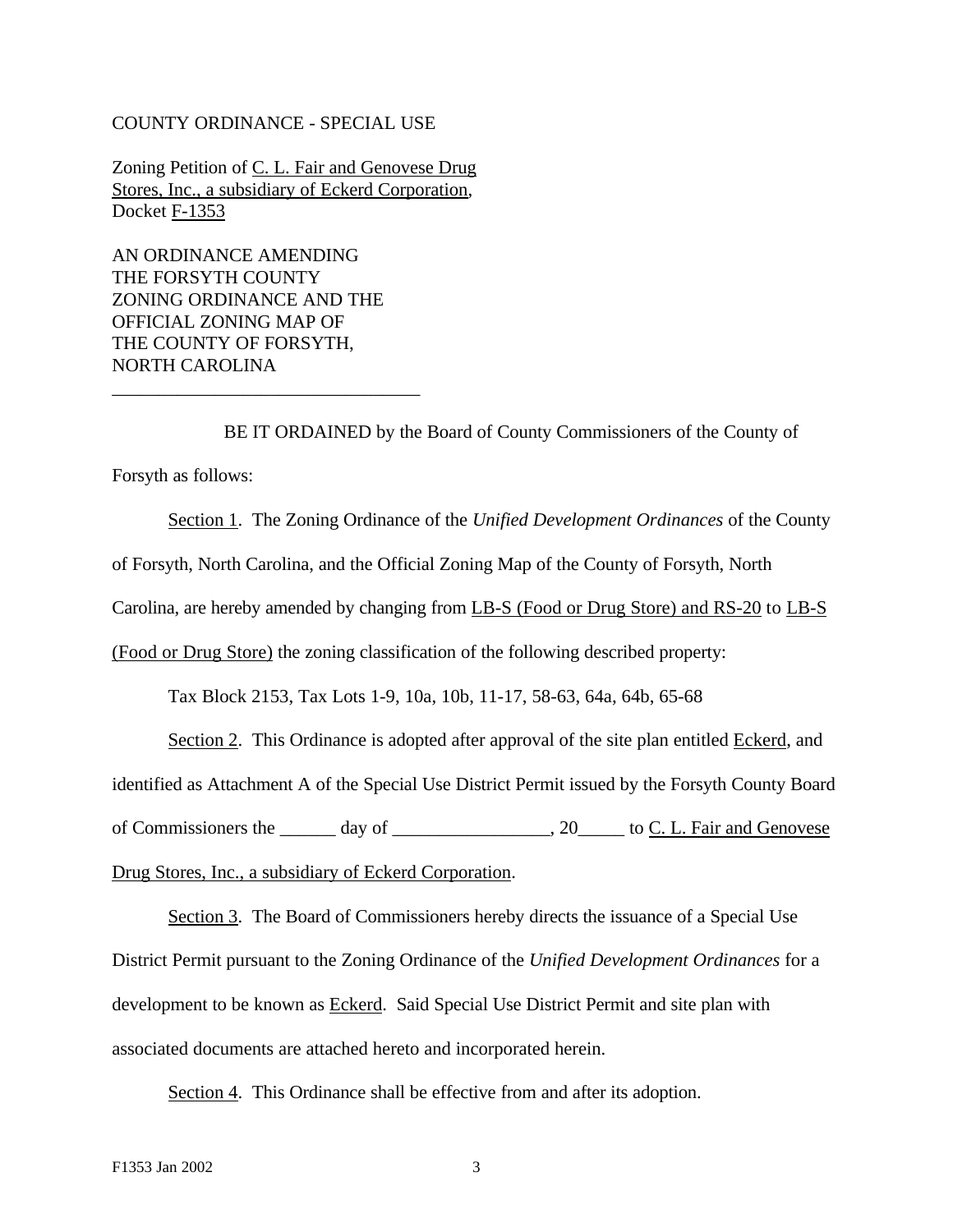# COUNTY, SPECIAL USE DISTRICT PERMIT

#### SPECIAL USE DISTRICT PERMIT

Issued by the Forsyth County Board of Commissioners

The Forsyth County Board of Commissioners issues a Special Use District Permit for the

site shown on the site plan map included in this zoning petition of C. L. Fair and Genovese Drug

Stores, Inc., a subsidiary of Eckerd Corporation (Zoning Docket F-1353). The site shall be

developed in accordance with the plan approved by the Board and bearing the inscription:

"Attachment A, Special Use District Permit for LB-S (Food or Drug Store), approved by the

Forsyth County Board of Commissioners the \_\_\_\_\_ day of \_\_\_\_\_\_\_\_\_\_\_\_\_\_, 20 \_\_\_\_" and

signed, provided the property is developed in accordance with requirements of the LB-S zoning

district of the Zoning Ordinance of the *Unified Development Ordinances* of the County Code, the

Erosion Control Ordinance, and other applicable laws, and the following conditions be met:

#### PRIOR TO THE ISSUANCE OF GRADING PERMITS

- a. Developer shall have a storm water management study submitted for review by the Public Works Department of the City of Winston-Salem. If required, an engineered storm water management plan shall be submitted and approved by the Public Works Department of the City of Winston-Salem.
- b. Developer shall obtain a driveway permit from NCDOT. Additional conditions may be required by NCDOT.

#### C **PRIOR TO THE ISSUANCE OF BUILDING PERMITS**

- a. Developer shall have a septic system permit approved by the Forsyth County Health Department.
- b On site fire hydrant locations shall be approved by the County Fire Department in writing to the Inspections Division.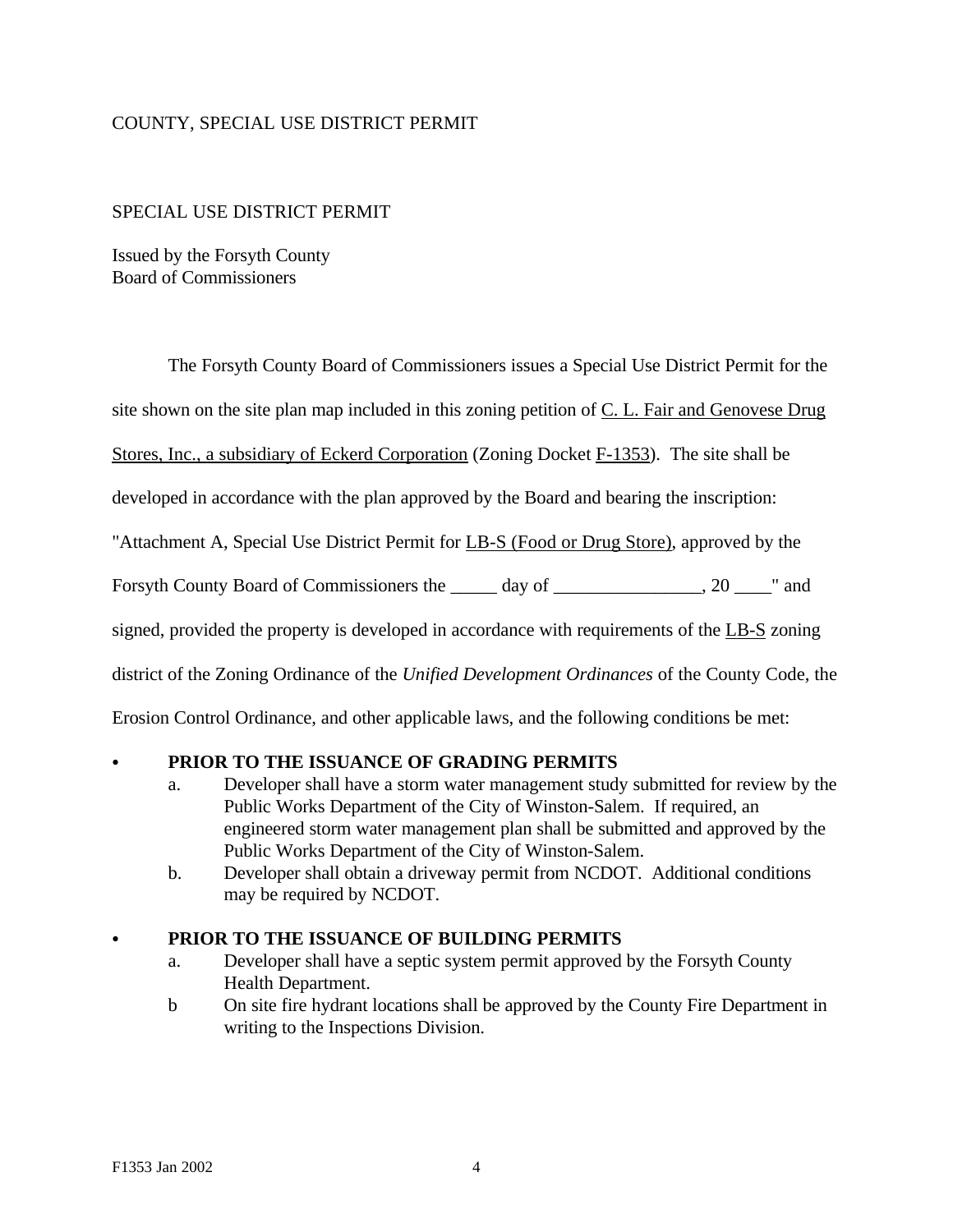# **• PRIOR TO THE ISSUANCE OF OCCUPANCY PERMITS**

- a. All required storm water management devices shall be installed.<br>b. All required fire hydrants shall be installed in accordance with the
- All required fire hydrants shall be installed in accordance with the Forsyth County Fire Department.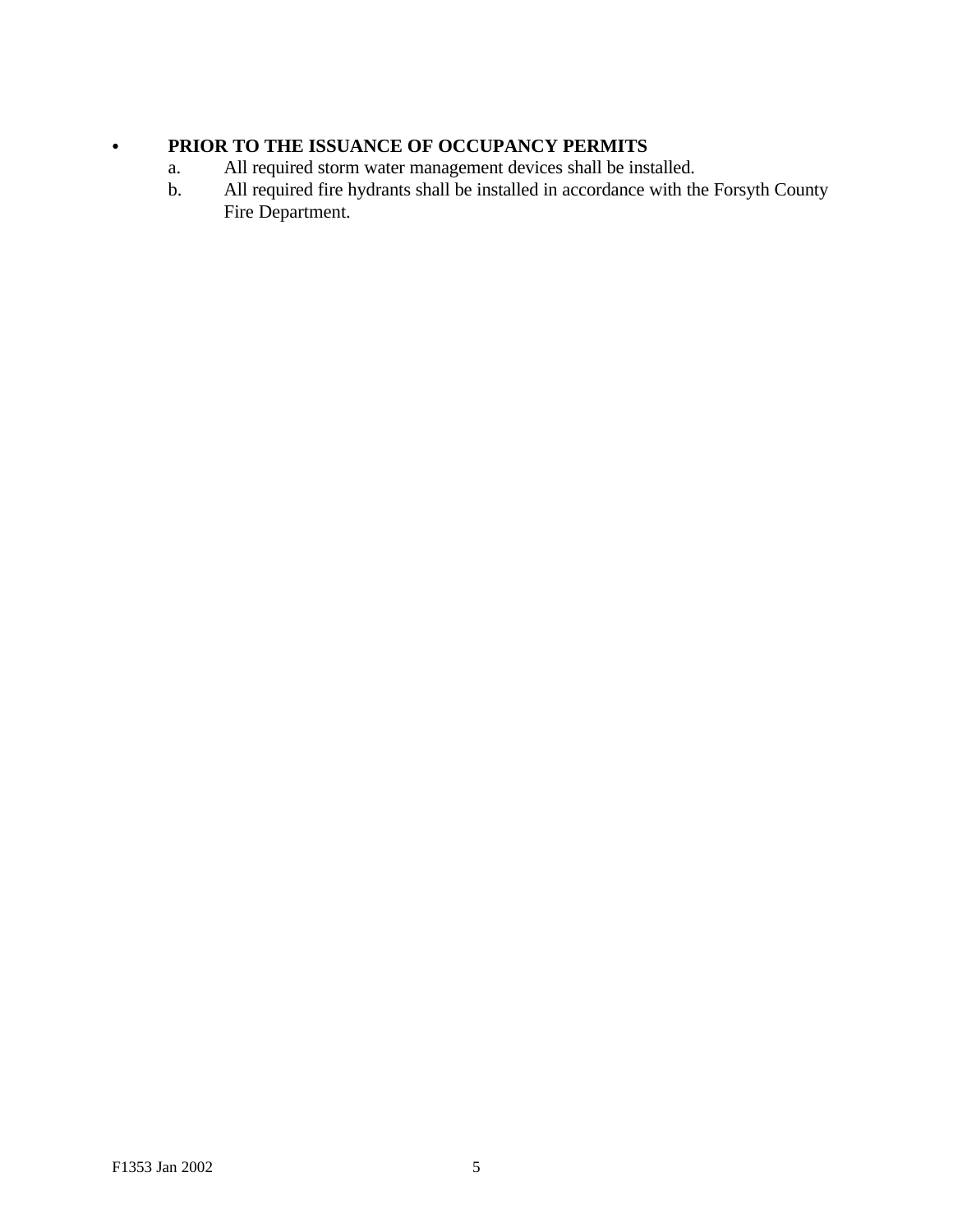# **ZONING STAFF REPORT**

| <b>DOCKET</b> # $F-1353$ |                    |
|--------------------------|--------------------|
| <b>STAFF:</b>            | <b>Suzy Hughes</b> |

Petitioner(s): C. L. Fair and Genovese Drug Stores, Inc. Ownership: Same

#### **REQUEST**

| From: | LB-S Limited Business District (Food or Drug Store) and RS-20 Residential |
|-------|---------------------------------------------------------------------------|
|       | Single Family District; minimum lot size 20,000 sf                        |
| To:   | LB-S Limited Business District (Food or Drug Store)                       |

Both general and special use district zoning were discussed with the applicant(s) who decided to pursue the zoning as requested.

Acreage: 2.64 acres

# **LOCATION**

Street: Northeast corner of NC Hwy 66 (Old Hollow Road) and Main Street (Walkertown). Jurisdiction: Forsyth County.

#### **SITE PLAN**

Proposed Use: Food or drug store. Square Footage: 14,460 square feet. Building Height: 34 feet 8 inches (single story). Parking: Required: 74; proposed: 85. Bufferyard Requirements: Type III along residential zoned property. Vehicular Use Landscaping Standards Requirements: UDO standards apply.

#### **PROPERTY SITE/IMMEDIATE AREA**

Existing Structures on Site: Single family residential building, multifamily residential structure, and two small commercial structures - all to be removed.

Adjacent Uses:

- North Public Library and school, zoned IP
- East Gun Shop, zoned HB-S
- South Shopping Center and Hardee's restaurant, zoned HB-S
- West Mickey's Restaurant, zoned HB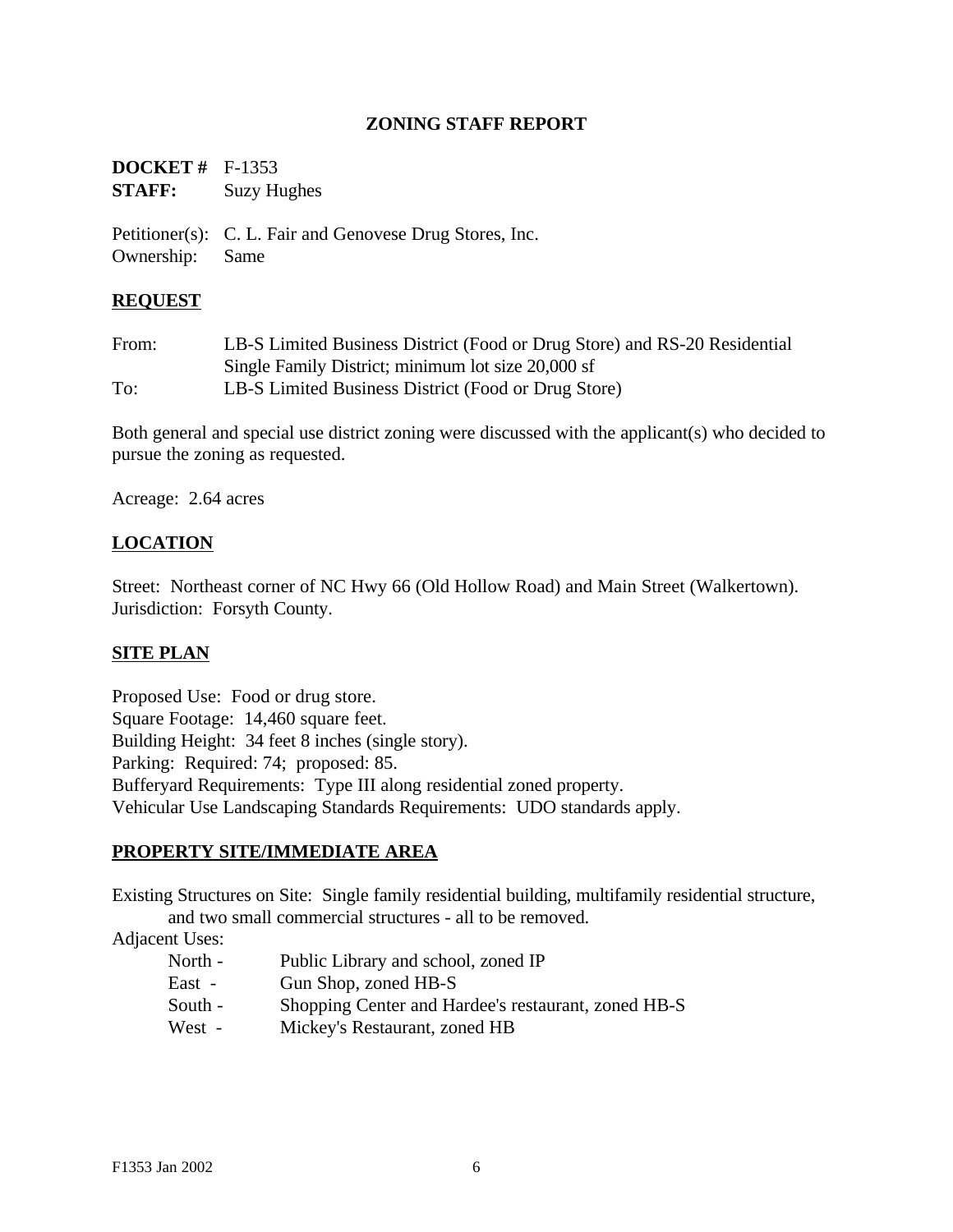### **GENERAL AREA**

Character/Maintenance: Moderate to well-maintained commercial uses. Development Pace: Slow.

# **PHYSICAL FEATURES/ENVIRONMENTAL REVIEW**

Impact on Existing Features: Existing Buildings to be removed, site to be graded. Topography: Slopes down from the southwest to the northeast. Vegetation/habitat: Very little vegetation. Watershed: This site is not within the boundaries of a water supply watershed.

## **TRANSPORTATION**

Direct Access to Site: Main Street; Old Hollow Road; Ruxton Drive. Street Classification: Main Street - major thoroughfare; Old Hollow Road - major thoroughfare; Ruxton Drive - local road. Average Daily Traffic Count/Estimated Capacity at Level of Service D (Vehicles per Day): Main Street between Old Hollow Road and Harley Drive = 9,700/16,100 Old Hollow Road between Main Street and Darrow Road = 17,000/18,500 Trip Generation/Existing Zoning: LB-S and RS-20 10,980/1,000 x 88.16 (Pharmacy with Drive-Through) = 967 trips per day  $+ 0.725$  x  $43,560 / 20,000 = 1$  unit x 9.57 (SFR Trip Rate) = 9 trips per day = 976 trips per day TOTAL Trip Generation/Proposed Zoning: LB-S 14,660/1,000 x 88.16 (Pharmacy with Drive Thru) = 1,292 trips per day Bike: Route 18 - Walkertown Connector, along Main Street; Route 25 - Kernersville Lake Park

Connector, along Ruxton Drive, along the north side of the site.

# **HISTORY**

Relevant Zoning Cases:

- 1. F-1289; HB-S and RS-20 to LB-S (Food and Drug Store); approved April 24, 2000; western portion of current site; 1.97 acres; Planning Board and staff recommended approval.
- 2. F-1278; HB-S (Multiple Business Uses) and RS-20 to LB-S (Multiple Business Uses);northeast corner of intersection of NC 66 and Main Street (portion of current site); 1.97 acres; Withdrawn December 9, 1999.
- 3. F-1211; RS-20 to PB-S (Motor Vehicle, Repair and Maintenance); approved February 9, 1999; southeast corner of Friendly Avenue and US 311; 0.34 acre; Planning Board and staff recommended approval.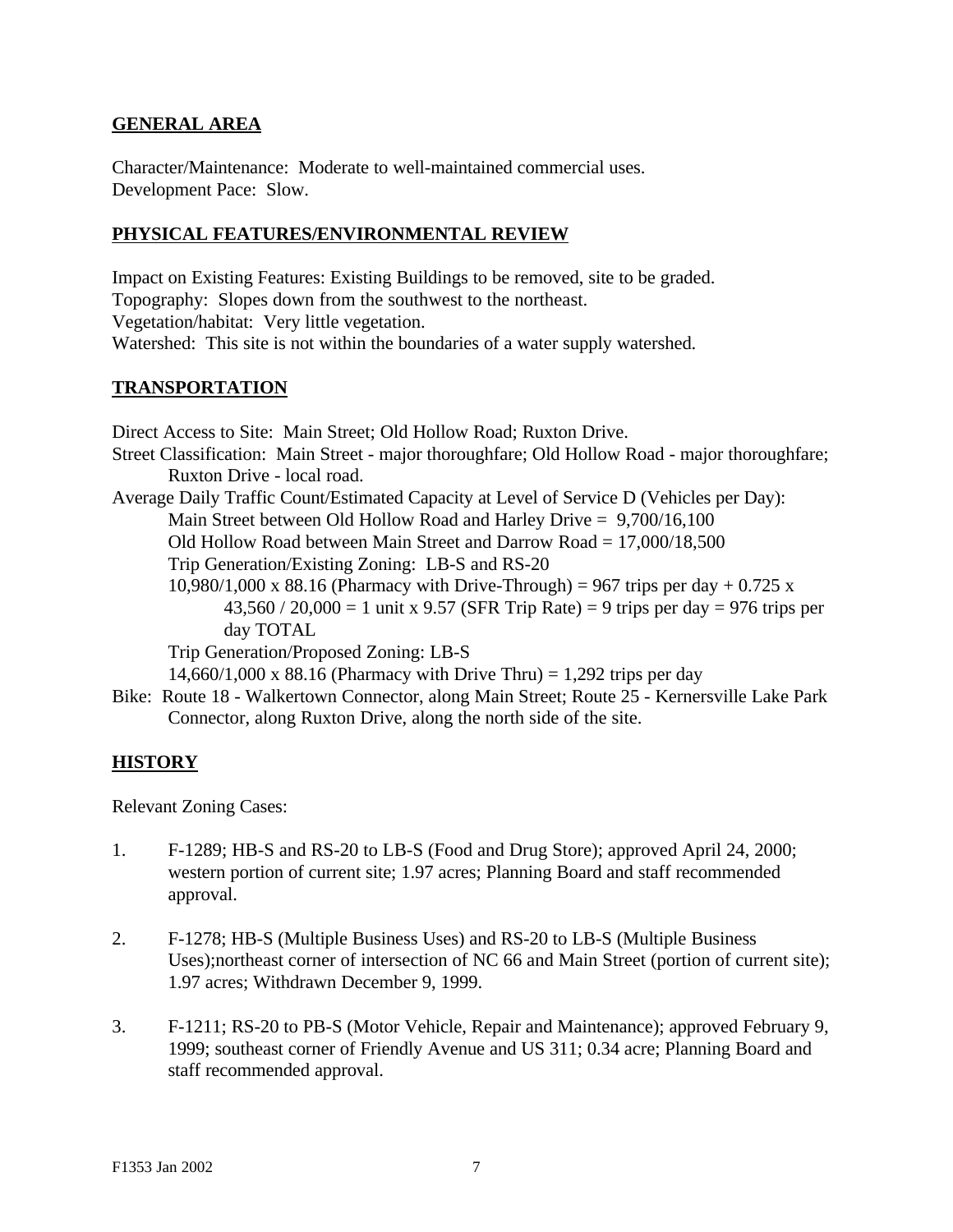4. F-1154; RS-20 to LB; approved July 8, 1996; west side of Main Street north of intersection with Old Hollow Road/NC 66 and northwest of current site; 0.61 acre; Planning Board and staff recommended approval.

## **CONFORMITY TO PLANS**

- GMP Area (*Legacy*): Suburban Neighborhoods Growth Management Area. Site directly abuts Walkertown's Town Center Growth Management area to the north.
- Relevant Comprehensive Plan Recommendation(s): Create mixed use pedestrian friendly commercial areas. Concentrate the highest densities and mixed use development in City/Town Centers, at Metro Activity Centers, and along Urban Boulevards.
- Area Plan/Development Guide: The site is not within the boundaries of a development guide or an area plan.

#### **HISTORIC RESOURCES REVIEW**:

Comments: While there are no inventoried properties on the site, there are structures of pre-1950 construction, including a 2-story ca. 1920s Foursquare style structure with alterations. Additionally there exists ca. 1940s English Cottage Revival style structures with intact integrity.

# **INCORPORATED AREA COMMENTS**

Incorporated Jurisdiction: Town of Walkertown.

Expressed Concern: The town expressed no concern as they were supportive of the previous request on this site.

# **ANALYSIS**

The request is to rezone 2.64 acres from LB-S (Food and Drug Store) and RS-20 to LB-S (Food and Drug Store). A portion of the site was approved for a Food and Drug Store in April 2000. The current request is an expansion of square footage of the original building and also an addition of more property. The site plan is consistent with the previously approved site plan with regards to pedestrian connections and road improvements.

The site is consistent with *Legacy's* recommendation to create mixed use, pedestrian friendly commercial areas. The site plan addresses these recommendations with pedestrian walkways, and is located in a predominantly commercial area. The Town of Walkertown has expressed they have no concerns with the proposed rezoning.

#### **FINDINGS**

1. A portion of the site was approved for a Food and Drug Store in April 2000.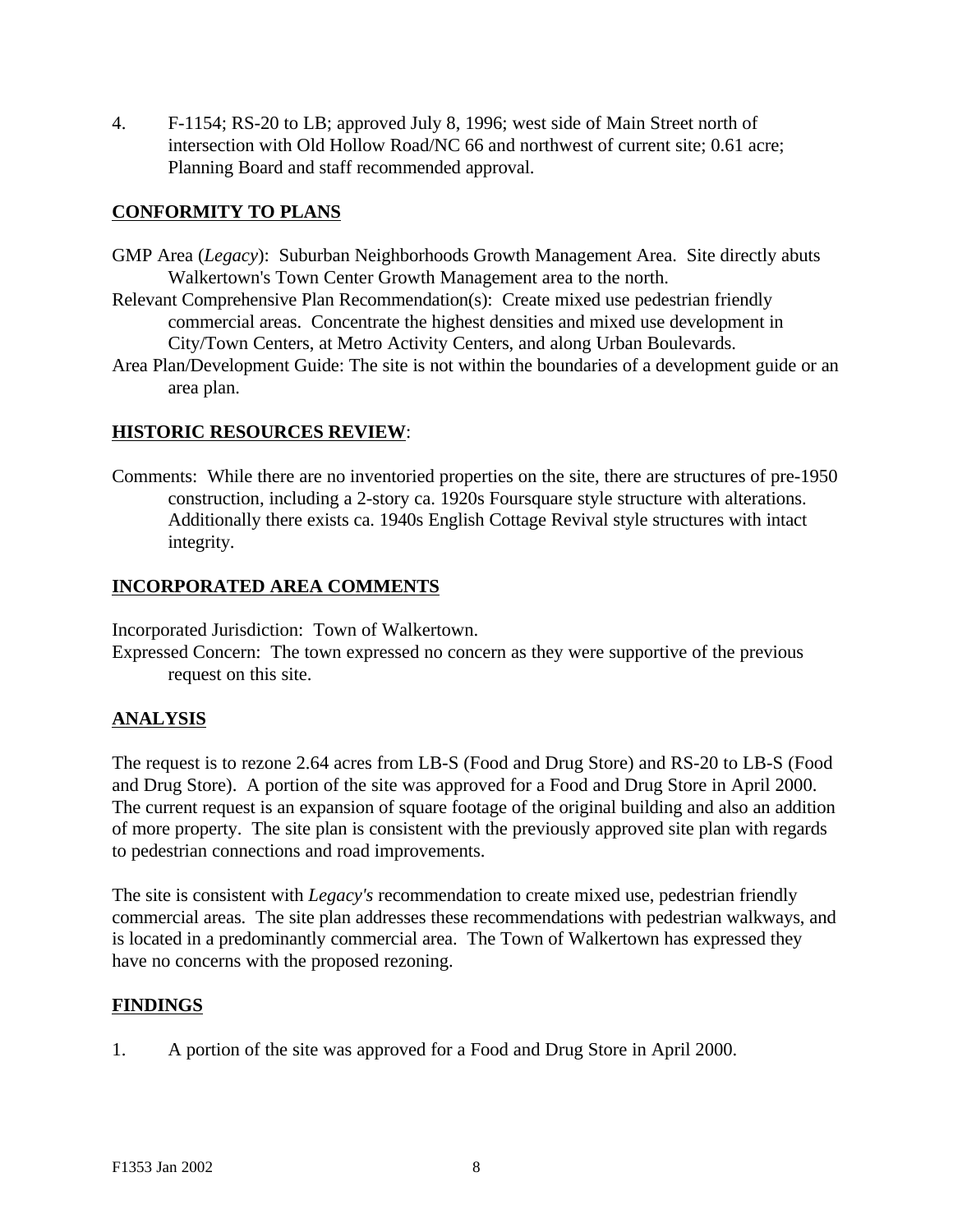- 2. The site plan is consistent with the previously approved site plan.
- 3. The site is consistent with *Legacy's* recommendation to create mixed use, pedestrian friendly commercial areas.
- 4. The Town of Walkertown has expressed they have no concerns with the proposed rezoning.

# **STAFF RECOMMENDATION**

## Zoning: **APPROVAL**.

Site Plan: Staff certifies that **the site plan meets all code requirements**, and recommends the following conditions:

# PRIOR TO THE ISSUANCE OF GRADING PERMITS

a. Developer shall have a storm water management study submitted for review by the Public Works Department of the City of Winston-Salem. If required, an engineered storm water management plan shall be submitted and approved by the Public Works Department of the City of Winston-Salem.

## PRIOR TO THE ISSUANCE OF BUILDING PERMITS

- a. Developer shall have a septic system permit approved by the Forsyth County Health Department.
- b On site fire hydrant locations shall be approved by the County Fire Department in writing to the Inspections Division.

# PRIOR TO THE ISSUANCE OF OCCUPANCY PERMITS

- a. All required storm water management devices shall be installed.
- b. Developer shall obtain a driveway permit from NCDOT. Additional conditions may be required by NCDOT.
- c. All required fire hydrants shall be installed in accordance with the Forsyth County Fire Department.

#### **• OTHER REQUIREMENTS**

- a. One free-standing ground sign shall be permitted on Old Hollow Road/NC 66 and one free-standing ground sign shall be permitted on Main Street. Said signs shall be limited to a monument type with a maximum height of five (5) feet and a maximum copy area of thirty-six (36) square feet.
- b. No storage trailers for storage of merchandise or retail sales purposes shall be permitted on the site.

#### **PUBLIC HEARING**

FOR: None

AGAINST: None

F1353 Jan 2002 9